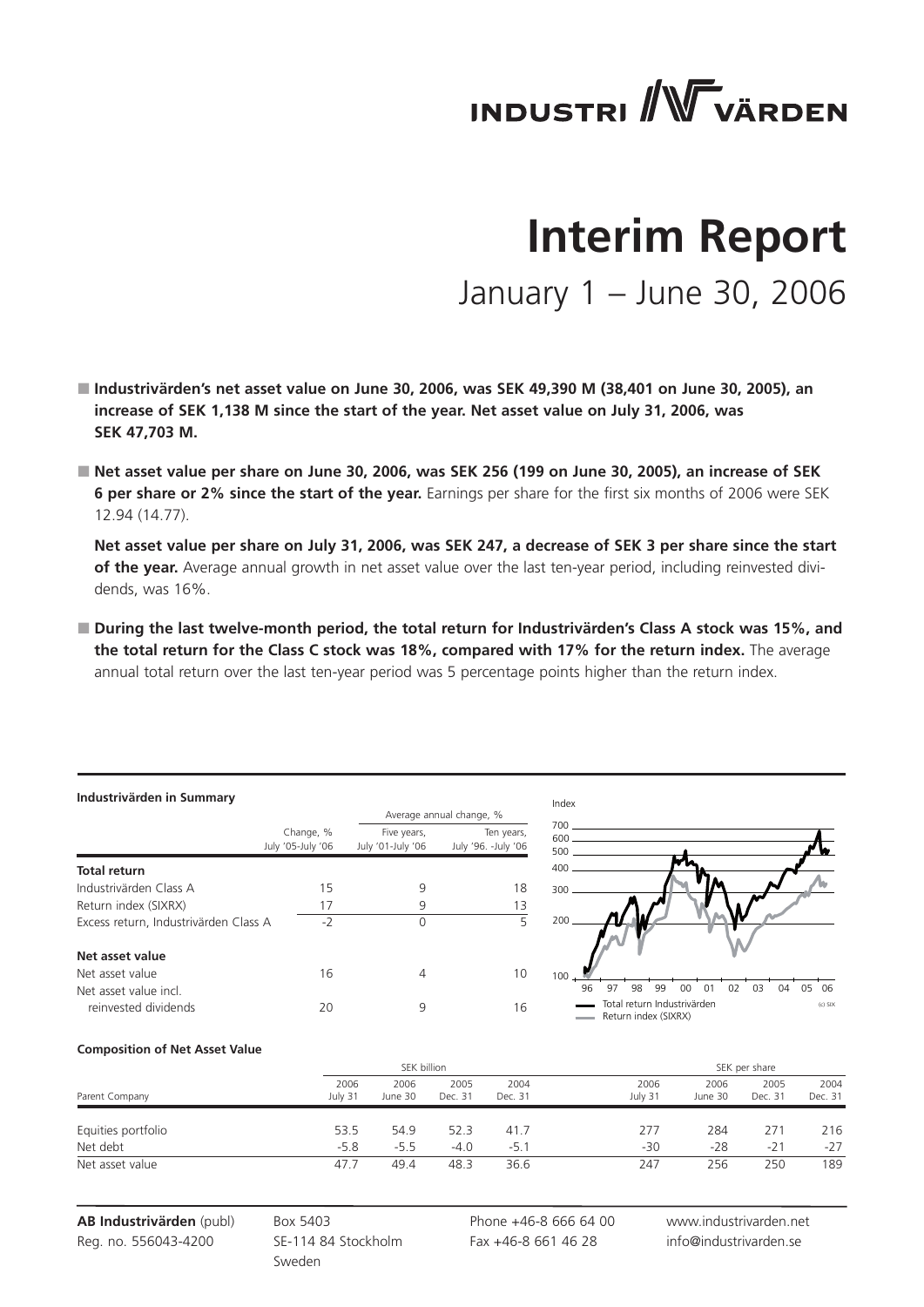Industrivärden is one of the Nordic region's leading holding companies, taking an active ownership role in a concentrated selection of listed Nordic companies with good development potential. Industrivärden's mission is to create shareholder value based on a professional investment operation and active ownership. The goal is to generate high growth in net asset value over time. Based on this, the aim is to deliver a total return to Industrivärden's shareholders that is higher, over time, than the average for the Stockholm Stock Exchange. For more information, visit our website: www.industrivarden.net.

#### **CEO's Message**

The global economy continues to show favorable development. There is concern for American consumer purchasing power in light of falling house prices and higher interest rates. The economy, however, shows continued growth although there are signs of weakening. The central banks, headed by the U.S. Federal Reserve, have therefore, which is natural and expected, raised short-term interest rates from low levels to curb inflation tendencies. Long-term rates, on the other hand, have not moved appreciably, leading to flatter yield curves. The state of world affairs, however, gives cause for concern. This applies in particular to the situation in the Middle East which has resulted, among other things, in record-high oil prices.

The world's stock markets have shown a strong negative trend since mid-May. Contributory factors are market uncertainty about future growth and raised risk premiums. Concern that the global economy has peaked and increased instability in the business environment are definitely other contributory factors.

Industrivärden's portfolio companies, in common with most other major Swedish companies, have published very strong interim reports in line with expectations. Industrivärden has a portfolio of fine, and in many cases, industrially leading companies. This allows the companies to take advantage of the opportunities created by the strong global economy, through internal efficiency enhancement activities and active market measures.

Despite this, our portfolio has been unable to withstand the recent turbulence on the stock markets. Our net asset value, which showed weak positive growth during the first half but then fell through July 31, has thus fallen 19% since the previous reporting date in May. However, our portfolio of high class companies, in which we exercise active ownership, is creating opportunities for a long-term favorable development.

Our portfolio company Handelsbanken had a strong first half and reported its best-ever second quarter. Key factors for success were improved net commissions and positive effects of the acquisition of SPP. It is especially positive that SPP is now showing a surplus.

Ericsson increased sales within all areas and the company's operating margin strengthened during the quarter. It is gratifying that Ericsson has succeeded in raising its market shares within mobile systems and advanced its position within services. The company is well positioned for the changes now taking place within the industry.

The half-year result of our short-term trading amounted to SEK 66 M (55) and well covered our management costs of SEK 39 M for the six month period. Management costs are unchanged for the fifth consecutive year and comprise 0.15% of assets under management. In conjunction with the redemption of stock options, we made complementary purchases of stock in a couple of our portfolio companies.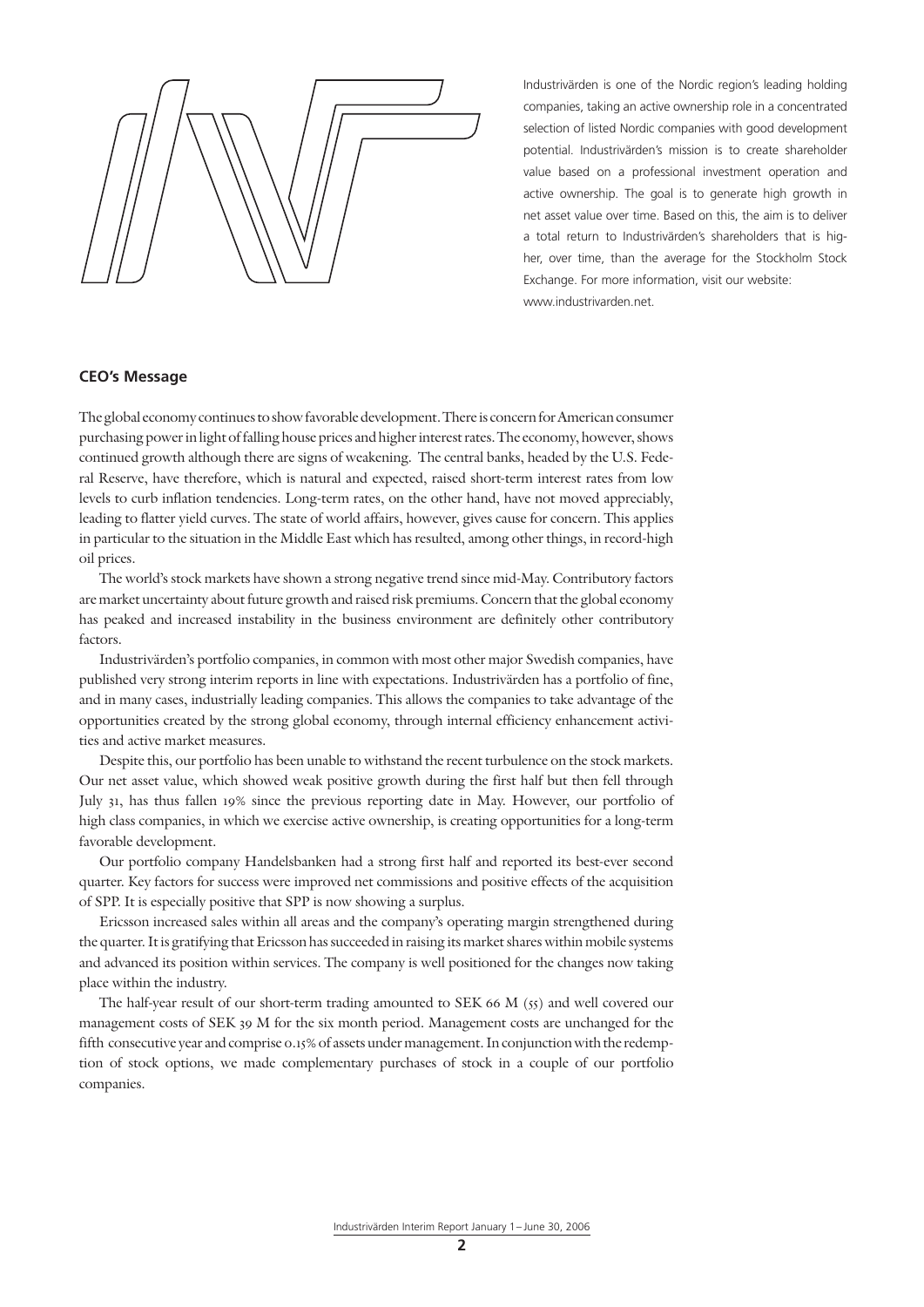# **NET ASSET VALUE**

Net asset value has grown by an average of 10% per year over the last ten-year period. Including reinvested dividends, the average annual increase was 16%, compared with 13% for the return index.

Total growth in net asset value including reinvested dividends

#### **Development of Net Asset Value Net Asset Value per Share**



during the last ten-year period was 336%, compared with 247% for the return index.

Net asset value consists of the difference between the market value of the equities portfolio and net debt. Its development over the last ten-year period is shown in the charts below.

SEK/share Dec. '96 Dec. '97 Dec. '98 Dec. '99 Dec. '00 Dec. '01 Dec. '02 Dec. '03 Dec. '04 Dec. '05 June '06 July 106 114 150 160 298 283 204 126 156 189 250 256 247  $\overline{0}$ 50  $100$ 150 200 250 300 350

The value of the equities portfolio on June 30, 2006, was SEK 54,871 M (43,754). During the first six months of the year, stocks were purchased for SEK 2,551 M and sold for SEK 840 M.

Management costs amounted to SEK 39 M, which were amply covered by the surplus of SEK 66 M generated by short-term derivative transactions and equity trading. Net financial items amounted to SEK -95 M. Overall, net debt increased by SEK 1,468 M, to SEK 5,481 M, mainly due to net purchases of stocks, totaling SEK 1,711 M.

Net asset value at the end of June 2006 was SEK 49.4 billion, an increase of SEK 1.1 billion, or 2%, since the start of the year.

As per July 31, 2006, net asset value was SEK 47.7 billion, a decrease of SEK 0.6 billion during the year to date.

| Development of Net Asset Value, SEK M |                                        |          | Jan. 1-June 30, 2006 |          |          | Jan. 1-July 31, 2006 |            |  |
|---------------------------------------|----------------------------------------|----------|----------------------|----------|----------|----------------------|------------|--|
| Net asset value, Dec. 31, 2005        |                                        |          |                      | 48,252   |          |                      | 48,252     |  |
| Equities portfolio Opening value      |                                        |          |                      | 52,265   |          | 52,265               |            |  |
|                                       | Purchases                              |          | 2,551                |          |          | 2,885                |            |  |
|                                       | Sales                                  |          | $-840$               |          |          | $-840$               |            |  |
|                                       | Change in value of equities portfolio: |          |                      |          |          |                      |            |  |
|                                       | SSAB                                   | 1,980    |                      |          | 1,959    |                      |            |  |
|                                       | Sandvik                                | 1,268    |                      |          | 130      |                      |            |  |
|                                       | Indutrade                              | 153      |                      |          | 60       |                      |            |  |
|                                       | <b>Munters</b>                         | 73       |                      |          | 93       |                      |            |  |
|                                       | Höganäs                                | 23       |                      |          | 26       |                      |            |  |
|                                       | <b>SCA</b>                             | $-19$    |                      |          | 128      |                      |            |  |
|                                       | Skanska                                | $-323$   |                      |          | $-260$   |                      |            |  |
|                                       | Handelsbanken                          | $-771$   |                      |          | $-991$   |                      |            |  |
|                                       | Ericsson                               | $-1,433$ |                      |          | $-1,870$ |                      |            |  |
|                                       | Other stocks <sup>1</sup>              | $-56$    | 895                  | 2,606    | $-70$    | $-795$               | 1,250      |  |
|                                       | Closing value                          |          |                      | 54,871   |          |                      | 53,515     |  |
| Net debt                              | Opening value                          |          |                      | $-4,013$ |          |                      | $-4,013$   |  |
|                                       | Dividend paid out                      |          | $-1,352$             |          |          | $-1,352$             |            |  |
|                                       | Dividends received                     |          | 1,728                |          |          | 1,728                |            |  |
|                                       | Management costs                       |          | $-39$                |          |          | $-45$                |            |  |
|                                       | Net financial items                    |          | $-95$                |          |          | $-110$               |            |  |
|                                       | Purchases/sales of stocks, net         |          | $-1,711$             |          |          | $-2,045$             |            |  |
|                                       | Other <sup>1</sup>                     |          | 1                    | $-1,468$ |          |                      | 25 - 1,799 |  |
|                                       | Closing value                          |          |                      | $-5,481$ |          |                      | $-5,812$   |  |
| Net asset value                       |                                        |          |                      | 49,390   |          |                      | 47.703     |  |

1 Includes surplus of SEK 66 M from short-term derivative transactions and equity trading as per June 30, 2006, and a provision of SEK -51 M for a tax ruling.

Industrivärden Interim Report January 1– June 30, 2006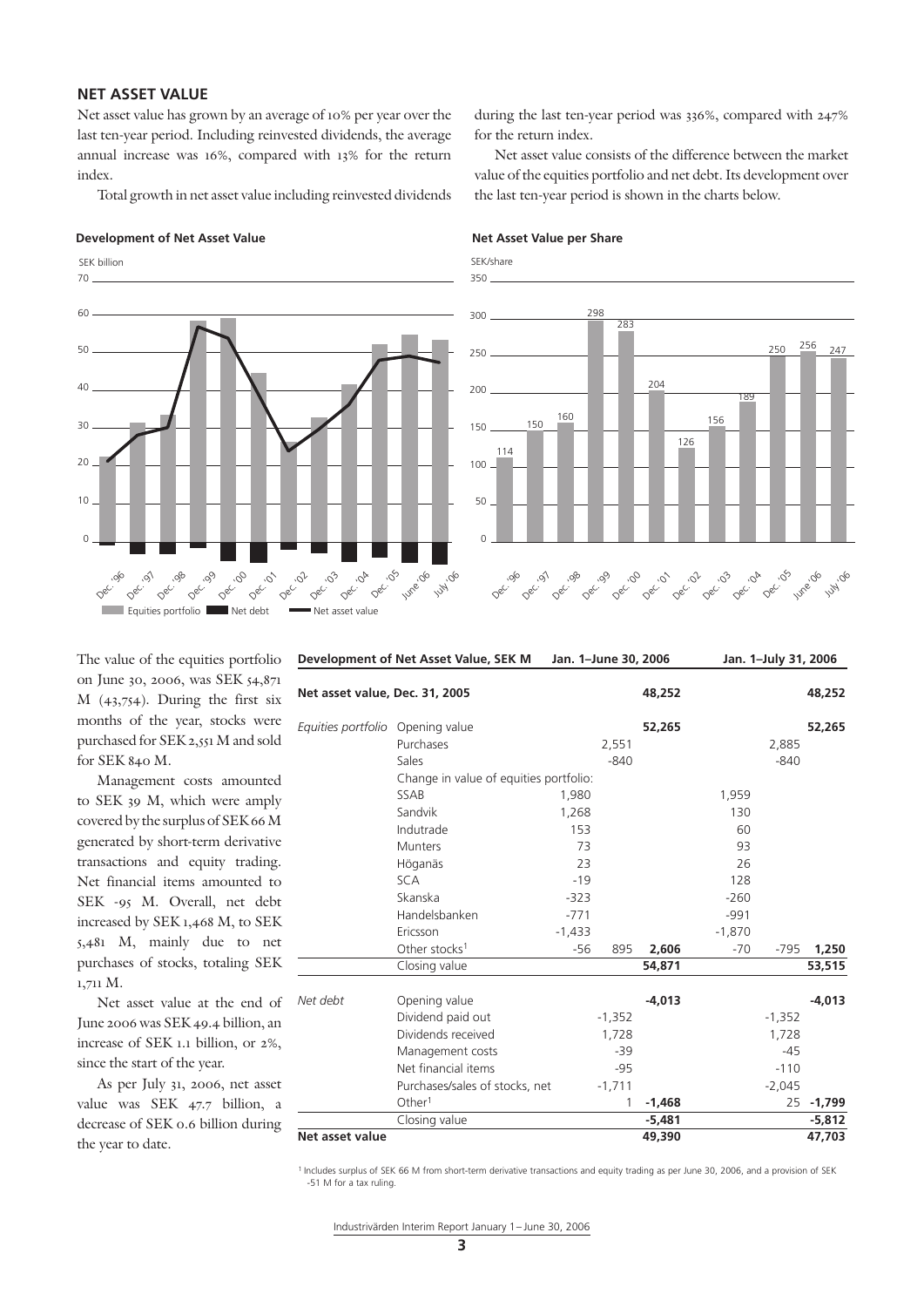# **Equities Portfolio2**

The market value of Industrivärden's equities portfolio on June 30, 2006, was SEK 54,871 M (SEK 52,265 M at the start of the year), which exceeded cost by SEK 32,420 M (SEK 31,592 M at the start of the year). See the detailed portfolio specification as

per June 30, 2006, on page 7. The market value on July 31, 2006, was SEK 53,515 M. Taking into account purchases and sales, the change in value was -1% compared with the start of the year.

|                |                      |                  | Total            |                 | Average                |                      |                  |
|----------------|----------------------|------------------|------------------|-----------------|------------------------|----------------------|------------------|
|                | As per June 30, 2006 |                  | return, %        |                 | annual total return, % | As per July 31, 2006 |                  |
|                |                      | Value breakdown, |                  | Five years,     | Ten years,             |                      | Value breakdown, |
| Company        | No. of shares        | SEK M            | Jan, '06-June'06 | June'01-June'06 | June'96-June'06        | No. of shares        | SEK M            |
|                |                      |                  |                  |                 |                        |                      |                  |
| Handelsbanken  | 67,000,000           | 12,429           | $-3$             |                 | 19                     | 68,000,000           | 12,410           |
| Sandvik        | 130,000,000          | 10,888           | 16               | 19              | 15                     | 130,000,000          | 9,750            |
| Ericsson       | 397,000,000          | 9,449            | $-12$            | $-11$           | 7                      | 397,000,000          | 9,012            |
| <b>SCA</b>     | 24,600,000           | 7,303            | 3                | 9               | 12                     | 24,600,000           | 7,450            |
| <b>SSAB</b>    | 41,844,927           | 6,005            | 53               | 42              | 23                     | 41,844,927           | 5,984            |
| Skanska        | 32,310,000           | 3,586            | $-4$             | 6               | 14                     | 33,320,000           | 3,765            |
| Indutrade      | 14,857,800           | 1,475            | 15               |                 | $\qquad \qquad$        | 14,857,800           | 1,382            |
| <b>Munters</b> | 3,400,000            | 818              | 12               | 9               |                        | 3,400,000            | 838              |
| Höganäs        | 3,550,000            | 635              |                  | 3               | 4                      | 3,550,000            | 639              |
| Others         |                      | 2,283            |                  |                 |                        |                      | 2,285            |
| <b>Total</b>   |                      | 54,871           | 5                |                 |                        |                      | 53,515           |
| Return index   |                      |                  | 5                | 8               | 13                     |                      |                  |

Of the shareholdings listed above, Munters and Höganäs have been held for less than five years, while Sandvik has been held for less than ten years, Indutrade became listed on the stock market in October 2005.

*Handelsbanken's* operating profit for the first half of the year improved as a result of – among other things – an improvement in net commissions and net financial items, mainly pertaining to SPP, which is consolidated starting in 2006. Net interest income was largely unchanged. Net commissions improved due to higher brokerage income and increased insurance commissions. The change in value of SPP's insurance portfolio had a positive effect on net financial items due to valuation at fair value. Recoveries exceeded loan losses for the fifth consecutive quarter. Return on equity improved considerably.

*Sandvik's* profit after financial items rose by 30% in the first half of the year as a result of higher sales volumes, improved productivity, a better product mix, a favorable price trend, and successful product launches. Order intake showed good growth. Sales in the Tooling business area increased in most markets, and the operating margin strengthened. Order intake in the Mining and Construction business area was strong and the operating margin increased. The trend also remained favorable for the Materials Technology business area. Cash flow improved markedly.

*Ericsson's* income after financial items for the first half of the year was level with the same period a year ago. The operating margin improved during the second quarter compared with the first quarter due to cost rationalizations, improved license sales, and success for half-owned Sony Ericsson which more than doubled its earnings for the first half. The strong development in the service sector continued. The integration of Marconi is proceeding according to plan and the anticipated cost savings are expected to be achieved.

*SCA's* profit after financial items rose during the first half as a result of volume growth, higher prices, an improved product mix, and the effects of cost-cutting programs. These positive effects were partly counteracted by higher energy and raw material costs. Operations within primarily personal hygiene products, publication papers and solid-wood products contributed to the increased earnings. Initiated efficiency enhancement programs and market measures are proceeding according to plan.

*SSAB's* profit after financial items for the first half was level with the previous year's record earnings. Demand for SSAB's core niche products, extra and ultra high-strength steel sheet and quenched steel, remained strong. Deliveries of these products rose 20% and account for almost 40% of total sheet and plate deliveries from the steel operations. Production capacity for quenched steel is being gradually extended and will increase by approximately 20% over a three-year period. Cash flow excluding sold operations improved and largely corresponded to the redemption of shares for over SEK 2 billion carried out during the second quarter.

*Skanska* reported improved income after financial items with a particularly strong performance for its core Construction business. Order bookings rose substantially and conditions in the company's main markets remain favorable. During the second

<sup>&</sup>lt;sup>2</sup> Pertains to the Parent Company's equities portfolio. Based on these holdings, short-term derivative transactions are also conducted. Industrivärden also conducts short-term equity trading through the subsidiary Nordinvest, which had shareholdings with a market value of SEK 124 M as per June 30, 2006.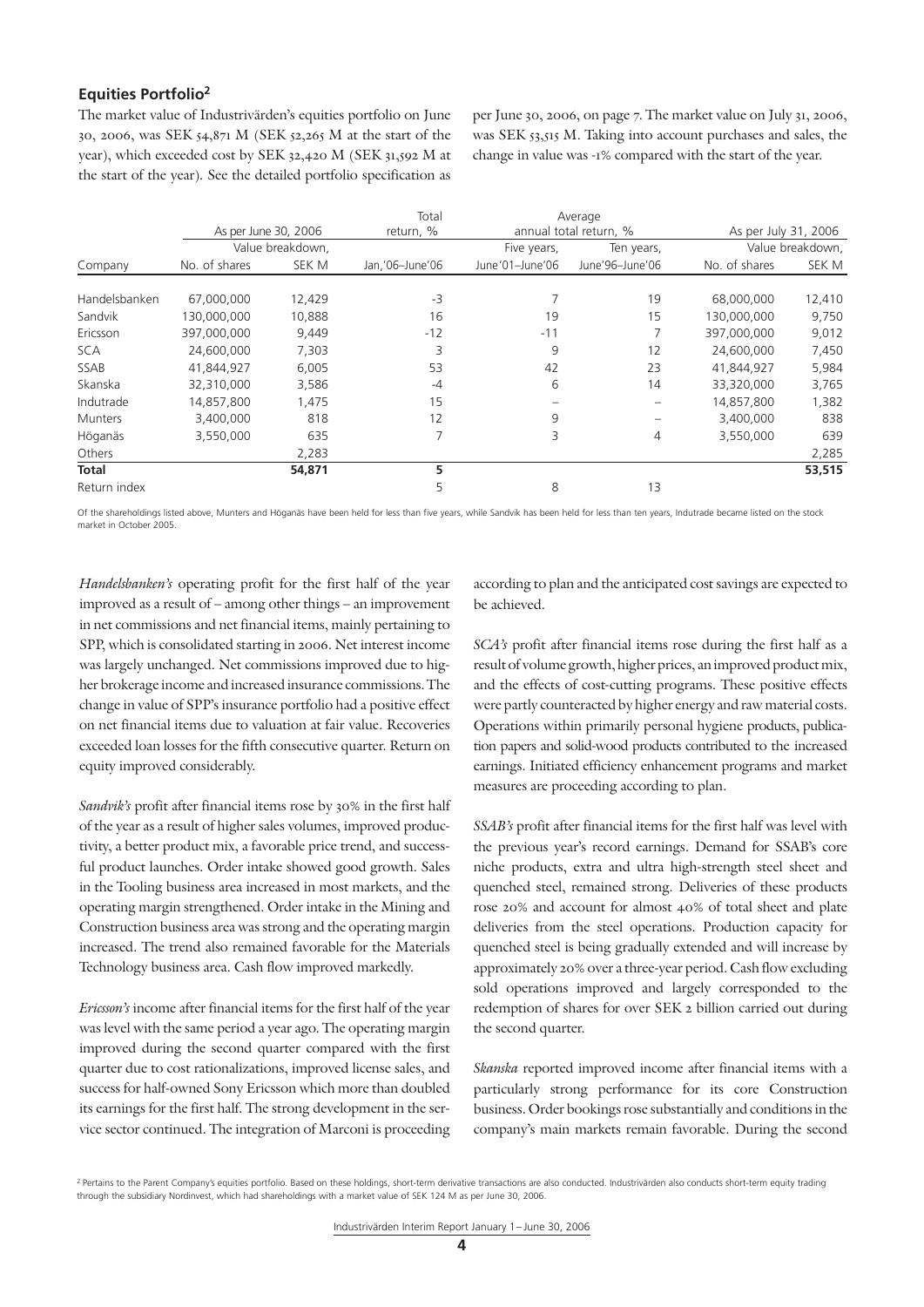quarter, a construction contract worth over SEK 13 billion was signed for a British hospital project.

*Indutrade's* earnings after financial items for the first half rose substantially. The gross margin improved due, among other things, to profitable acquisitions, higher demand and cost efficiency enhancements. Order bookings continued to show favorable growth.

*Munters'* earnings after financial items for the first quarter nearly doubled compared with a year ago. Volume growth was strong, and all three divisions improved their operating income as well as operating margins. Lars Engström has been appointed as new CEO. The interim report for the first half will be published on August 9.

*Höganäs'* income after net financial items for the first half was level with the preceding year. Excluding currency effects, operating income improved by 24%. Volume development was favorable in most markets, and continued growth is expected during the year.

#### *Equity Transactions During the Year*

During the first half of 2006, SSAB made an offer for redemption of shares, whereby Industrivärden sold all redemption rights. In June, a 5:1 split was carried out in Sandvik and a 3:1 split in SSAB. As a result, Industrivärden´s shareholding in Sandvik increased to 130,000,000 shares and in SSAB to 41,844,927 shares.

During the second quarter of 2006, purchases of stocks totaled SEK 1,167 M and sales totaled SEK 783 M. Major purchases consisted of 20,000,000 Ericsson B, 1,000,000 SCA B and 1,905,350 shares in Tandberg Television ASA. Major sales consisted of 1,802,550 shares in Schibsted ASA (the entire holding) and 800,000 Volvo B.

During the first half of 2006, purchases of stocks totaled SEK 2,551 M and sales totaled SEK 840 M. Net purchases of stocks amounted to SEK 1,711 M, of which 5,633,550 shares in Tandberg Television ASA, 20,000,000 Ericsson B and 1,000,000 SCA B.

After the end of the reporting period, from July 1 through July 31, 2006, stocks were purchased for SEK 334 M. Major purchases consisted of 1,000,000 Handelsbanken A and 1,010,000 Skanska B. No stocks were sold.

*Short-Term Derivative Transactions and Equity Trading* A profit of SEK 66 M (55) was generated from short-term trading.

# **Net Debt**

The Parent Company's net debt was SEK 5.5 billion on June 30, 2006, including SEK 5.1 billion in interest-bearing net debt, corresponding to a net debt-equity ratio of 9.3% (7.0% at the start of the year), as shown in the specification below.

Interest-bearing net debt increased by SEK 1.4 billion compared with the start of the year, mainly due to net purchases of stocks.

Net debt as per July 31, 2006, was SEK 5.8 billion, including SEK 5.5 billion in interest-bearing net debt.

#### **Change in Interest-Bearing Net Debt**

| Net debt-equity ratio, %               | 11.5   | 7.0                     | 9.3    | 10.2    |
|----------------------------------------|--------|-------------------------|--------|---------|
| Market value of equities portfolio     | 41.691 | 52,265                  | 54,871 | 53,515  |
| Interest-bearing net debt              | 4,798  | 3.672                   | 5,109  | 5,455   |
| Less: liabilities to subsidiaries      | $-143$ | $-202$                  | $-215$ | $-215$  |
|                                        | 4,941  | 3,874                   | 5,324  | 5,670   |
| Current interest-bearing liabilities   | 1,650  | 1,350                   | 1,971  | 2,290   |
| Long-term interest-bearing liabilities | 4,102  | 3,870                   | 3,471  | 3,471   |
| Current interest-bearing receivables   | 358    | 89                      | 77     | 77      |
| Cash and cash equivalents              | 453    | 1,257                   | 41     | 14      |
| SEK M                                  | 2004   | 2005                    | 2006   | 2006    |
|                                        |        | Dec. 31 Dec. 31 June 30 |        | July 31 |



#### **Net Debt-Equity Ratio**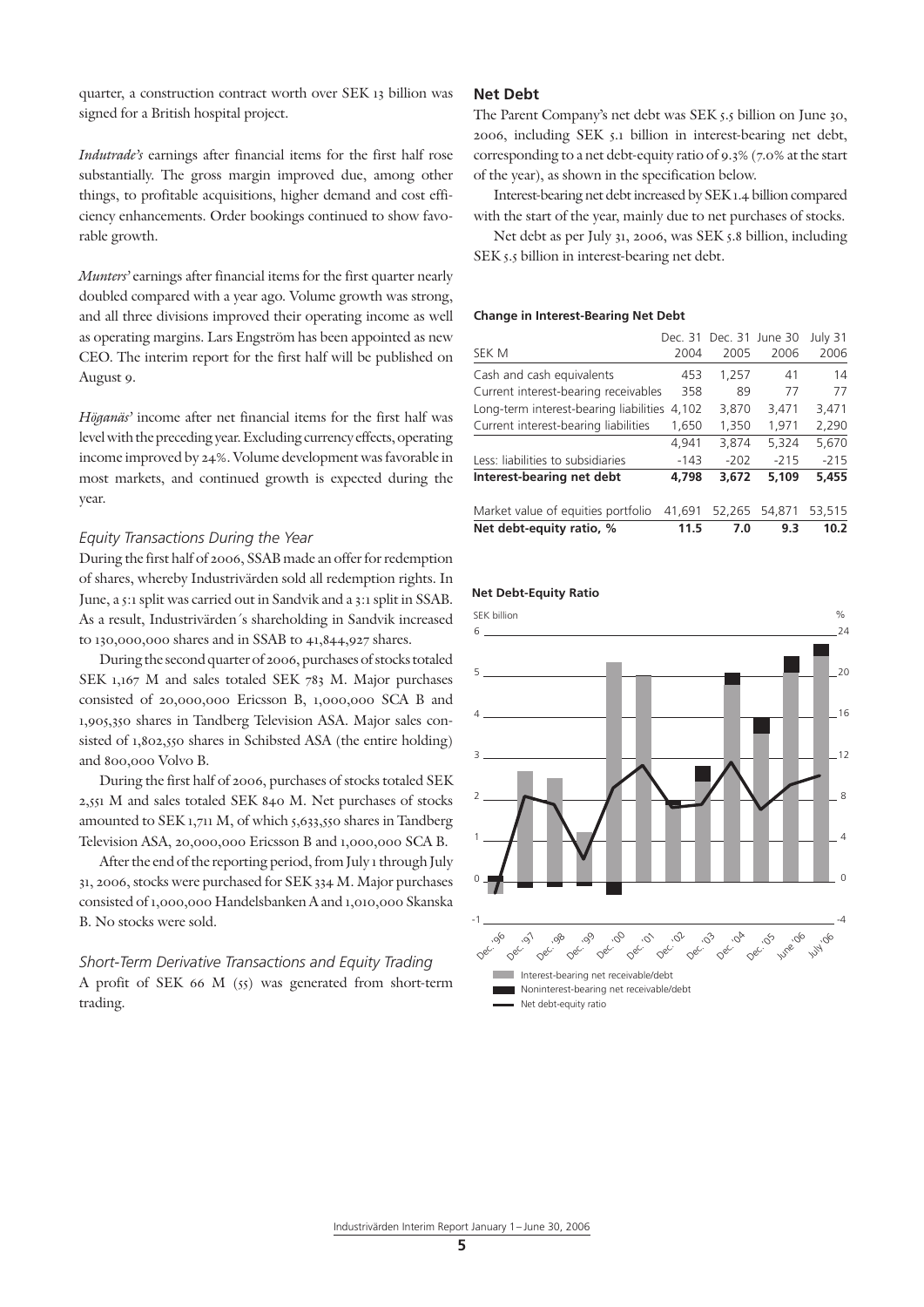# **EARNINGS Group**

Consolidated earnings from portfolio management amounted to SEK 2,676 M (2,888), including SEK 1,728 M (1,275) in dividend income, SEK 886 M (1,558) in change in value of stocks, SEK 66 M (55) from short-term derivative transactions and equity trading, and SEK -4 M (0) in other income and expenses. Earnings from other operations, pertaining primarily to the subsidiary Isaberg Rapid, totaled SEK 17 M (6). After SEK -39 M (-39) in management costs and SEK -96 M (-104) in net financial items, earnings after financial items were SEK 2,558 M (2,751). After tax of SEK -58 M (0) and earnings after tax from discontinued operations, totaling SEK – M (102) (pertaining to Indutrade), net earnings for the period were SEK 2,500 M (2,853). Reported tax includes an additional tax charge of SEK 51 M (as a result of a ruling by the Administrative Court of Appeal); similarly, net financial items include an additional interest charge of SEK 9 M. See note 3 on page 8.

The Group's interest-bearing net debt amounted to SEK 5.4 billion as per June 30, 2006, an increase of SEK 1.4 billion compared with the start of the year.

# **Parent Company**

The Parent Company's earnings after financial items amounted to SEK 773 M (3,023), including SEK 1,728 M (1,275) in external dividend income, SEK 20 M (217) in internal dividend income, and SEK -837 M (1,669) in change in value of stocks and derivative transactions. When calculating *Change in value of stocks* in the Parent Company, the associated companies SCA, SSAB, Skanska and Indutrade are measured at cost according to the Annual Accounts Act, while in the Group they are measured at market value according to IFRS. Earnings also include management costs of SEK -39 M (-39), other income and expenses of SEK -4 M (0), and net financial items of SEK -95 M (-99).

# **OTHER INFORMATION**

# **Accounting Principles**

Starting on January 1, 2005, Industrivärden's consolidated financial statements are prepared in accordance with International Financial Reporting Standards (IFRS), as adopted by the EU. The accounting principles used in preparing this report are described in the 2005 Annual Report. This interim report is prepared in accordance with IAS 34 pursuant to the requirements made by Swedish Financial Accounting Standards Council recommendation RR 31 – Interim Financial Reporting for Groups, and for the Parent Company RR32 – Accounting for Legal Entities.

The amendments and interpretations of accounting recommendations introduced from January 2006 have not had any effect on the Group's or the Parent Company's financial position and earnings.

Stockholm, August 3, 2006

Anders Nyrén *President and CEO*

# **Auditors' Review Report**

We have reviewed the Interim Report for AB Industrivärden (publ) for the period January 1 – June 30, 2006. Management is responsible for the preparation and fair presentation of this interim financial information in accordance with the Annual Accounts Act and IAS 34. Our responsibility is to express a conclusion on this interim financial information based on our review.

We conducted our review in accordance with the Standard on Review Engagements (SÖG) 2410 – Review of Interim Financial Information Performed by the Independent Auditor of the Entity issued by FAR. A review consists of making inquiries, primarily of persons responsible for financial and accounting matters, and applying analytical and other review procedures. A review is substantially less in scope than an audit conducted in accordance with Standards on Auditing in Sweden (RS) and other generally accepted auditing practices. The procedures performed in a review do not enable us to obtain a level of assurance that would make us aware of all significant matters that might be identified in an audit. Therefore, the conclusion expressed based on a review does not give the same level of assurance as a conclusion expressed based on an audit.

 Based on our review, nothing has come to our attention that causes us to believe that the accompanying interim financial information is not, in all essential respects, prepared in accordance with the Annual Accounts Act and IAS 34.

Stockholm, August 3, 2006

Öhrlings PricewaterhouseCoopers AB Anders Lundin *Authorized Public Accountant*

# **Further Information**

Anders Nyrén, President and CEO, tel. +46 8 666 64 00 Carl-Olof By, Executive Vice President and CFO, tel. +46 8 666 64 00 Sverker Sivall, IR, tel. +46 8 666 64 19 Industrivärden's complete contact information can be found on page 1.

# **Financial Calendar**

Interim report January–September 2006: October 31, 2006 Year-end report for 2006: February 15, 2007 The 2006 Annual Report will be published in early March 2007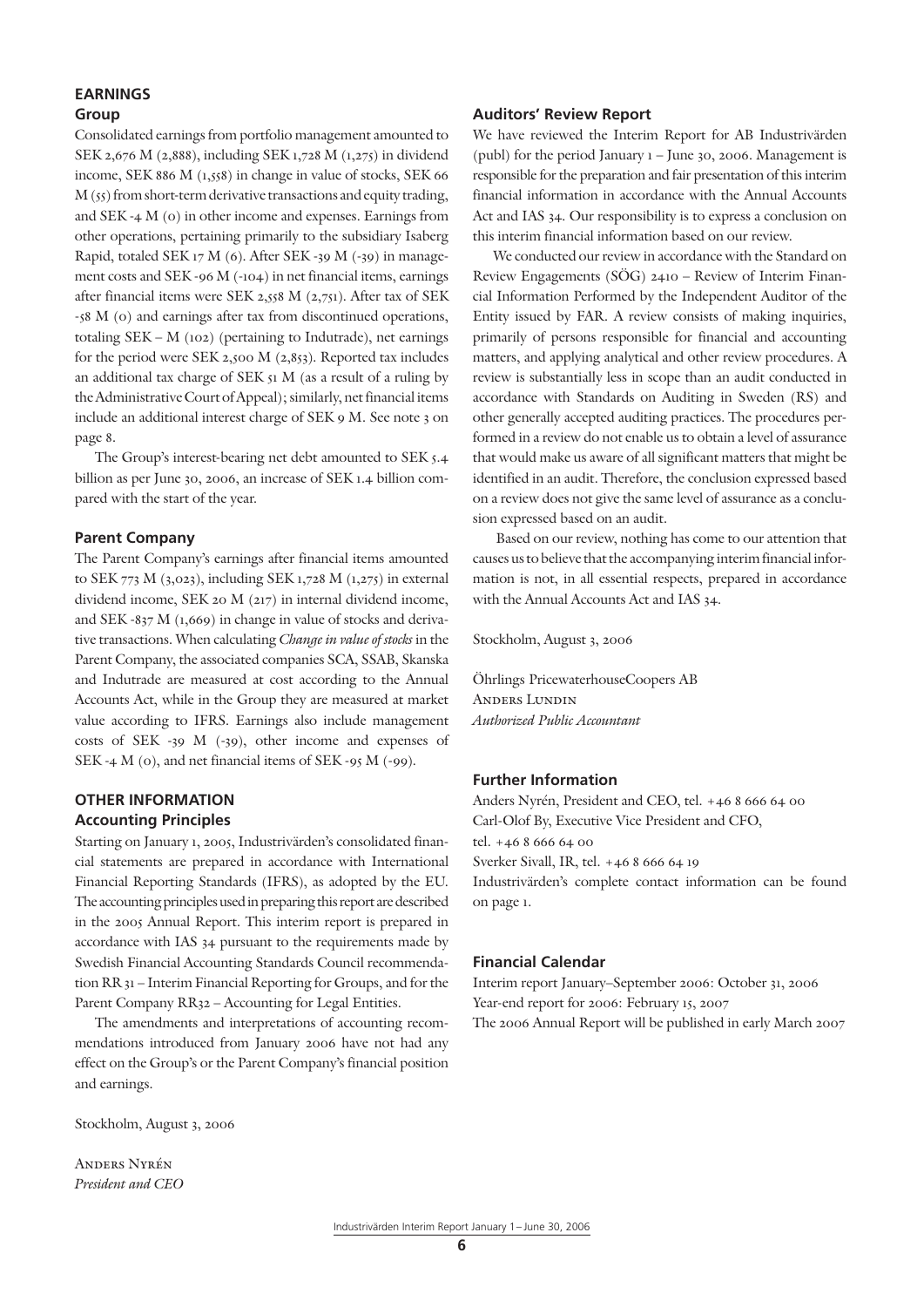# **Parent Company's Equities Portfolio**

|                                         |                           |                 |              | Value breakdown |                        |                                |                  |                                               |
|-----------------------------------------|---------------------------|-----------------|--------------|-----------------|------------------------|--------------------------------|------------------|-----------------------------------------------|
| <b>Holdings as per</b><br>June 30, 2006 | No. of shares             | SEK M SEK/share | Market value | Cost<br>SEK M   | Surplus value<br>SEK M | Share of<br>portfolio value, % | Share of capital | Share of votes<br>in company, % in company, % |
| Handelsbanken A                         | 67,000,000                | 12,429          | 64           | 4,524           | 7,905                  | 23                             | 10.5             | 10.7                                          |
| Sandvik                                 | 130,000,000               | 10,888          | 56           | 5,379           | 5,509                  | 20                             | 11.0             | 11.0                                          |
| Ericsson A<br>Ericsson B                | 372,000,000<br>25,000,000 | 9,449           | 49           | 3,778           | 5,671                  | 17                             | 2.5              | 13.4                                          |
| SCA A<br>SCA B                          | 16,000,000<br>8,600,000   | 7,303           | 38           | 2,779           | 4,524                  | 13                             | 10.2             | 28.9                                          |
| SSAB A                                  | 41.844.927                | 6,005           | 31           | 906             | 5,099                  | 11                             | 16.5             | 21.5                                          |
| Skanska A<br>Skanska B                  | 15,010,000<br>17,300,000  | 3,586           | 19           | 1,580           | 2,006                  | 7                              | 7.8              | 27.0                                          |
| Indutrade                               | 14,857,800                | 1,475           | 8            | 248             | 1,227                  | 3                              | 37.1             | 37.1                                          |
| Volvo A<br>Volvo B                      | 2,000,000<br>552,000      | 889             | 5            | 637             | 252                    | 2                              | 0.8              | 1.3                                           |
| <b>Munters</b>                          | 3,400,000                 | 818             | 4            | 614             | 204                    |                                | 13.6             | 13.6                                          |
| Tandberg Television ASA 5,803,150       |                           | 698             | 4            | 738             | $-40$                  |                                | 7.2              | 7.2                                           |
| Höganäs B                               | 3,550,000                 | 635             | 3            | 637             | $-2$                   |                                | 10.1             | 8.1                                           |
| Isaberg Rapid<br>Other                  |                           | 220<br>476      | 2            | 205<br>426      | 15<br>50               | 0                              | 100.0            | 100.0                                         |
| Total as per June 30, 2006              |                           | 54,871          | 284          | 22,451          | 32,420                 | 100                            |                  |                                               |

Market value pertains to Industrvärden's share of the portfolio company's total market value.

Share of capital and voting rights in Handelsbanken is calculated after cancellation of repurchased shares.

Share of capital and voting rights in SSAB is calculated after completed redemption program in spring 2006.

Shareholding in Sandvik increased through 5:1 split, and in SSAB through 3:1 split.

Share of capital and votes includes the Parent Company's outstanding OTC options in Handelsbanken, SCA, Skanska, SSAB and Volvo.

Valuation of the subsidiary Isaberg Rapid is provided in a definition on page 11.

Total number of Industrivärden shares outstanding: 193,135,612.

|                            |                          |                 |     | Value breakdown |               |                    |                  |                             |
|----------------------------|--------------------------|-----------------|-----|-----------------|---------------|--------------------|------------------|-----------------------------|
| Holdings as per            |                          | Market value    |     | Cost            | Surplus value | Share of           | Share of capital | Share of votes              |
| Dec. 31, 2005              | No. of shares            | SEK M SEK/share |     | SEK M           | SEK M         | portfolio value, % |                  | in company, % in company, % |
| Handelsbanken A            | 67,000,000               | 13,199          | 68  | 4,524           | 8,675         | 25                 | 10.0             | 10.3                        |
| Ericsson A                 | 372,000,000              | 10,367          | 54  | 3,262           | 7,105         | 20                 | 2.3              | 13.3                        |
| Ericsson B<br>Sandvik      | 5,000,000<br>26,000,000  | 9,620           | 50  | 5,365           | 4,255         | 18                 | 11.3             | 11.3                        |
| SCA A                      | 16,000,000               | 7,009           | 36  | 2,466           | 4,543         | 13                 | 10.2             | 28.9                        |
| <b>SCAB</b><br>SSAB A      | 7,600,000<br>14,200,000  | 4,104           | 21  | 915             | 3,189         | 8                  | 15.6             | 20.4                        |
| Skanska A<br>Skanska B     | 15,000,000<br>17,300,000 | 3,908           | 20  | 1,579           | 2,329         | 8                  | 7.7              | 26.9                        |
| Indutrade                  | 14,857,800               | 1,322           | 7   | 248             | 1,074         | 3                  | 37.1             | 37.1                        |
| Volvo A<br>Volvo B         | 1,900,000<br>500,000     | 880             | 5   | 553             | 327           | $\overline{2}$     | 0.6              | 1.2                         |
| <b>Munters</b>             | 3,400,000                | 745             | 4   | 614             | 131           |                    | 13.6             | 13.6                        |
| Höganäs B                  | 3,400,000                | 585             | 3   | 609             | $-24$         |                    | 9.7              | 7.7                         |
| Isaberg Rapid              |                          | 205             |     | 205             |               | $\Omega$           | 100.0            | 100.0                       |
| Other                      |                          | 321             | 2   | 333             | $-12$         |                    |                  |                             |
| Total as per Dec. 31, 2005 |                          | 52,265          | 271 | 20,673          | 31,592        | 100                |                  |                             |

| Development from                  |        |
|-----------------------------------|--------|
| January 1-June 30, 2006:          |        |
| Purchases                         | 2.551  |
| Sales                             | $-840$ |
| Change in value                   | 895    |
| Market value as per June 30, 2006 | 54.871 |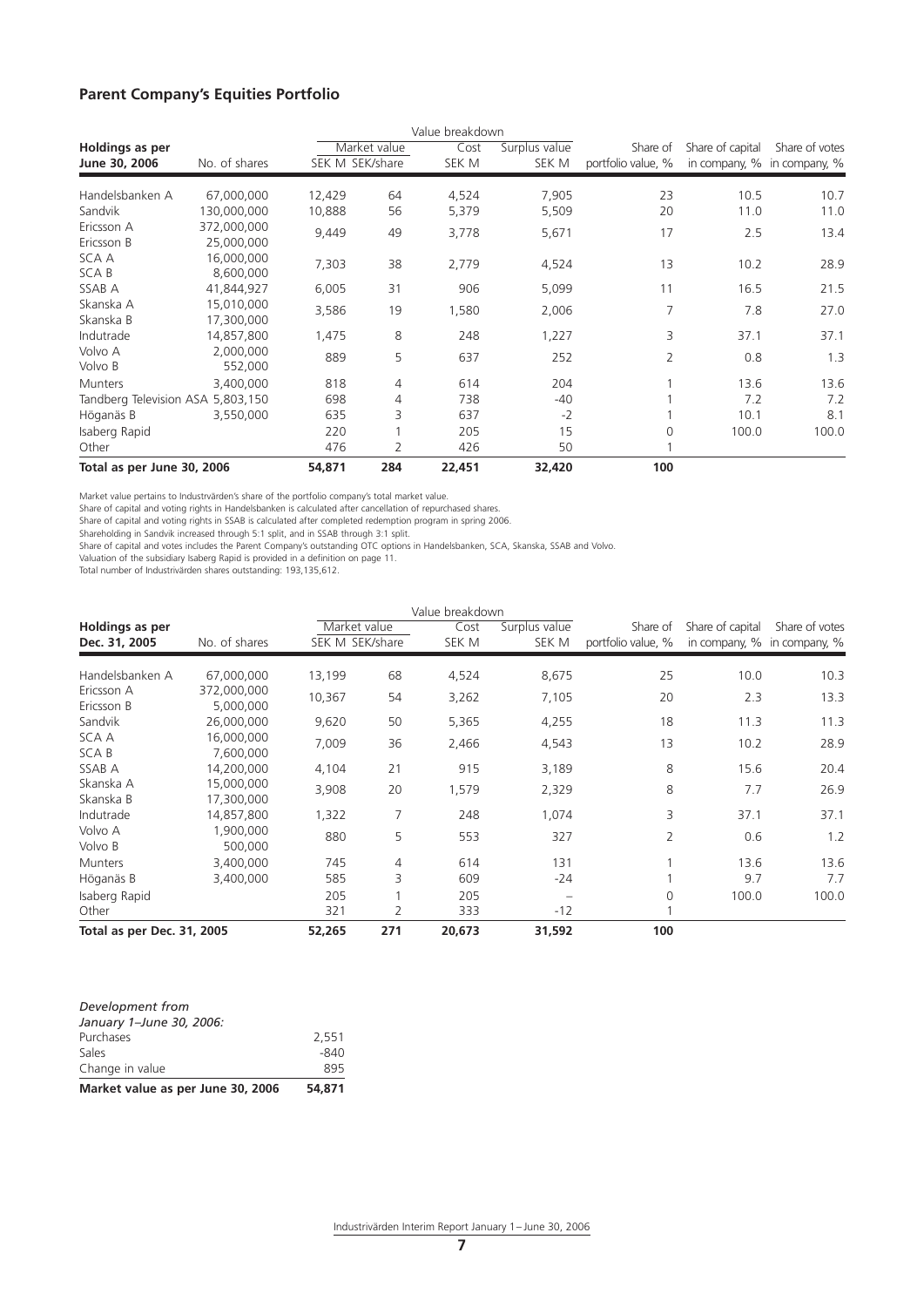# **Industrivärden Consolidated Income Statement**

|                                                     | 2006       | 2005           | 2006      | 2005      | 2005      |
|-----------------------------------------------------|------------|----------------|-----------|-----------|-----------|
| SEK M                                               | April-June | April-June     | Jan.-June | Jan.-June | Jan.-Dec. |
|                                                     |            |                |           |           |           |
| Portfolio management<br>Dividend income from stocks | 1,728      | 1,275          | 1,728     | 1,275     | 1,275     |
| Change in value of stocks                           | $-6,482$   | 1,555          | 886       | 1,558     | 12,937    |
| Short-term derivative transactions                  |            |                |           |           |           |
| and equity trading                                  | $-1$       | 18             | 66        | 55        | 122       |
| Other income and expenses                           | $-2$       | 0              | -4        | 0         | 0         |
| Earnings from portfolio management                  | $-4,757$   | 2,848          | 2,676     | 2,888     | 14,334    |
|                                                     |            |                |           |           |           |
| <b>Other operations</b>                             |            |                |           |           |           |
| Net sales                                           | 222        | 219            | 460       | 437       | 894       |
| Cost of goods sold                                  | $-151$     | $-137$         | $-295$    | $-281$    | -583      |
| Development costs                                   | -5         | -8             | $-11$     | $-15$     | -25       |
| Selling costs                                       | -42        | -45            | -92       | $-91$     | -184      |
| Administrative costs                                | $-21$      | $-25$          | $-41$     | $-43$     | -80       |
| Other operating income and expenses                 | $-3$       | $-2$           | $-4$      | $-1$      | 0         |
| <b>Earnings from other operations</b>               | 0          | $\overline{2}$ | 17        | 6         | 22        |
|                                                     |            |                |           |           |           |
| <b>Management costs</b>                             | -19        | -19            | -39       | -39       | -78       |
| <b>Operating earnings</b>                           | $-4,776$   | 2,831          | 2,654     | 2,855     | 14,278    |
| Interest income                                     | 6          | 2              | 12        | 6         | 13        |
| Interest expenses                                   | $-51$      | $-51$          | $-108^3$  | $-110$    | $-230$    |
| Other financial items                               | 0          | 0              | 0         | 0         | -14       |
| <b>Earnings after financial items</b>               | $-4,821$   | 2,782          | 2,558     | 2,751     | 14,047    |
| Tax                                                 | 1          | 2              | $-58^{3}$ | 0         | -7        |
| Earnings for the period for                         |            |                |           |           |           |
| continuing operations                               | $-4,820$   | 2,784          | 2,500     | 2,751     | 14,040    |
| Earnings for the period for                         |            |                |           |           |           |
| discontinued operations <sup>4</sup>                |            | 67             |           | 102       | 162       |
| Net earnings for the period                         | $-4,820$   | 2,851          | 2,500     | 2,853     | 14,202    |
|                                                     |            |                |           |           |           |
| Depreciation included in                            |            |                |           |           |           |
| operating earnings                                  | 12         | 11             | 23        | 23        | 42        |
| Earnings per share, SEK <sup>5</sup>                | $-24.96$   | 14.76          | 12.94     | 14.77     | 73.54     |
|                                                     |            |                |           |           |           |
| <b>Breakdown by business unit</b>                   |            |                |           |           |           |
| <b>Earnings after financial items</b>               |            |                |           |           |           |
| Portfolio management                                | $-4,820$   | 2,791          | 2,542     | 2,759     | 14,038    |
| <b>Other operations</b>                             | -1         | -9             | 16        | -8        |           |
|                                                     | $-4,821$   | 2,782          | 2,558     | 2,751     | 14,047    |
| Discontinued operations <sup>4</sup>                |            | 91             |           | 141       | 225       |
| Group                                               | $-4,821$   | 2,873          | 2,558     | 2,892     | 14,272    |

<sup>3</sup> For 2006 includes tax charge of SEK 51 M plus interest of SEK 9 M, pursuant to a ruling by the Administrative Court of Appeal. The tax amount pertains to the tax years 1998–2002 on standardcalculated earnings for shares in subsidiaries. According to the tax laws currently in effect, no standard-calculated level of earnings is assessed for shares in subsidiaries.

4 Earnings from discontinued operations pertain to Indutrade until October 5, 2005, which is the date on which the company became listed on the stock exchange. H1 H1 –Oct. 5

|                         |                          | 2006 2005 2005    |             |
|-------------------------|--------------------------|-------------------|-------------|
| Net sales               | $\overline{\phantom{0}}$ |                   | 1,823 2,763 |
| Expenses                |                          | $- -1.682 -2.538$ |             |
| Earnings after          |                          |                   |             |
| financial items         |                          | 141               | 225         |
| Tax                     |                          | $-39$             | -63         |
| Earnings for the period |                          | 102               |             |

5 Net earnings for the period divided by 193,135,612 shares. There is no dilutive effect.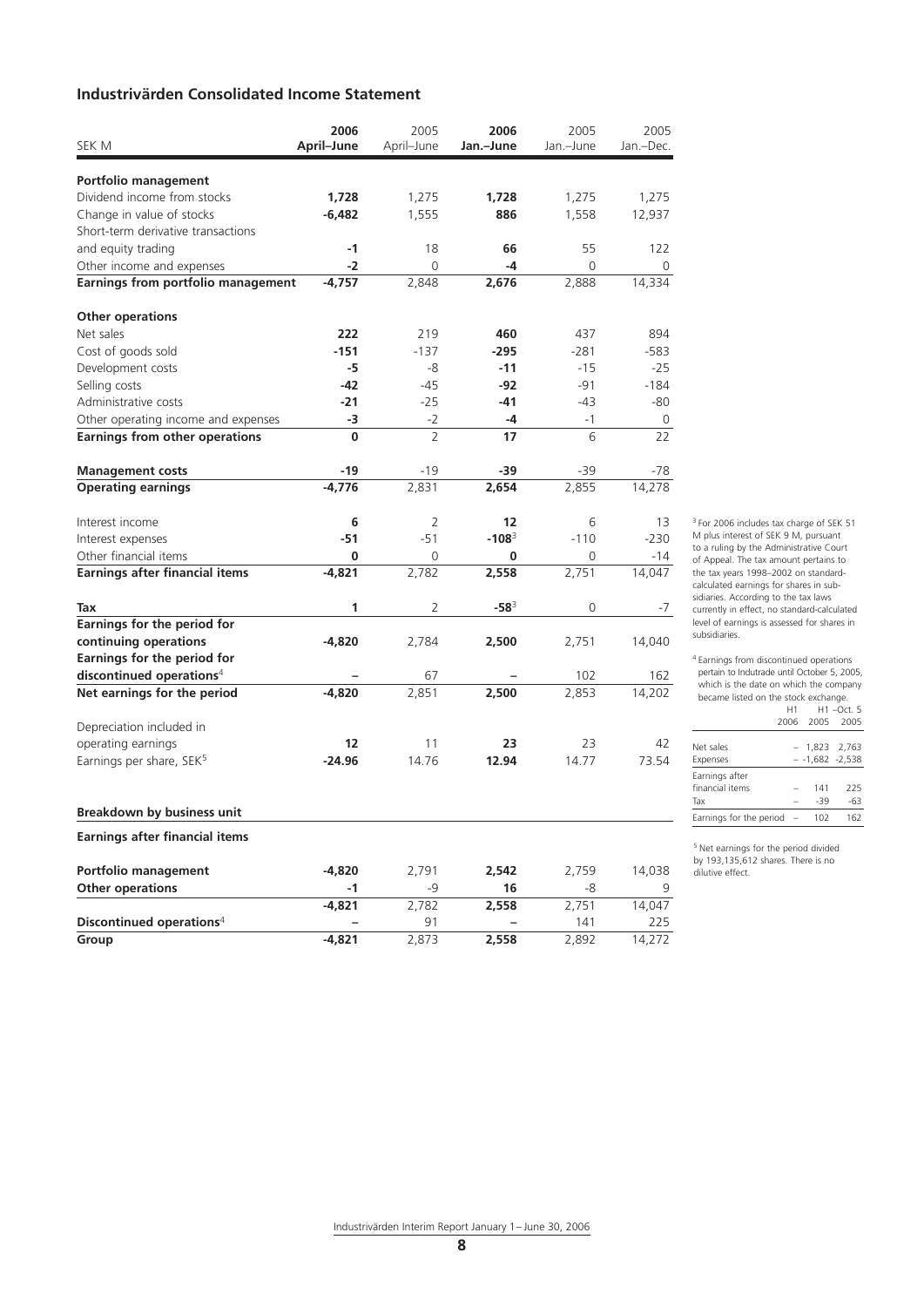# **Industrivärden Consolidated Balance Sheet**

| SEK M                                               | June 30<br>2006 | June 30<br>2005 | Dec. 31<br>2005 |
|-----------------------------------------------------|-----------------|-----------------|-----------------|
| Intangible fixed assets                             | 79              | 89              | 83              |
| Tangible fixed assets                               | 223             | 246             | 228             |
| Equities                                            | 54,511          | 41,302          | 51,910          |
| Other financial fixed assets                        | 18              | 9               | 12              |
| Assets in discontinued operations <sup>6</sup>      |                 | 1,862           |                 |
| Inventories                                         | 187             | 218             | 197             |
| Accounts receivable, trade                          | 208             | 213             | 239             |
| Other current assets                                | 172             | 704             | 185             |
| Cash and cash equivalents                           | 100             | 138             | 1,307           |
| <b>Total assets</b>                                 | 55,498          | 44,781          | 54,161          |
| Shareholders' equity                                | 49,373          | 36,899          | 48,227          |
| Long-term noninterest-bearing liabilities           | 36              | 35              | 43              |
| Long-term interest-bearing liabilities              | 3,639           | 4,930           | 4,037           |
| Current noninterest-bearing liabilities             | 600             | 560             | 608             |
| Current interest-bearing liabilities                | 1,850           | 1,109           | 1,246           |
| Liabilities in discontinued operations <sup>6</sup> |                 | 1,248           |                 |
| Total shareholders' equity and liabilities          | 55,498          | 44,781          | 54,161          |

6 Pertains to Indutrade.

# **Change in Consolidated Shareholders' Equity**

| Jan.-June | Jan.-June | Jan.-Dec. |
|-----------|-----------|-----------|
|           |           |           |
|           |           | 35,175    |
| $-1.352$  | $-1.159$  | $-1,159$  |
| $-2$      | 30        | 9         |
| 2,500     | 2,853     | 14,202    |
| 49,373    | 36,899    | 48.227    |
| 256       | 191       | 250       |
|           | 48,227    | 35,175    |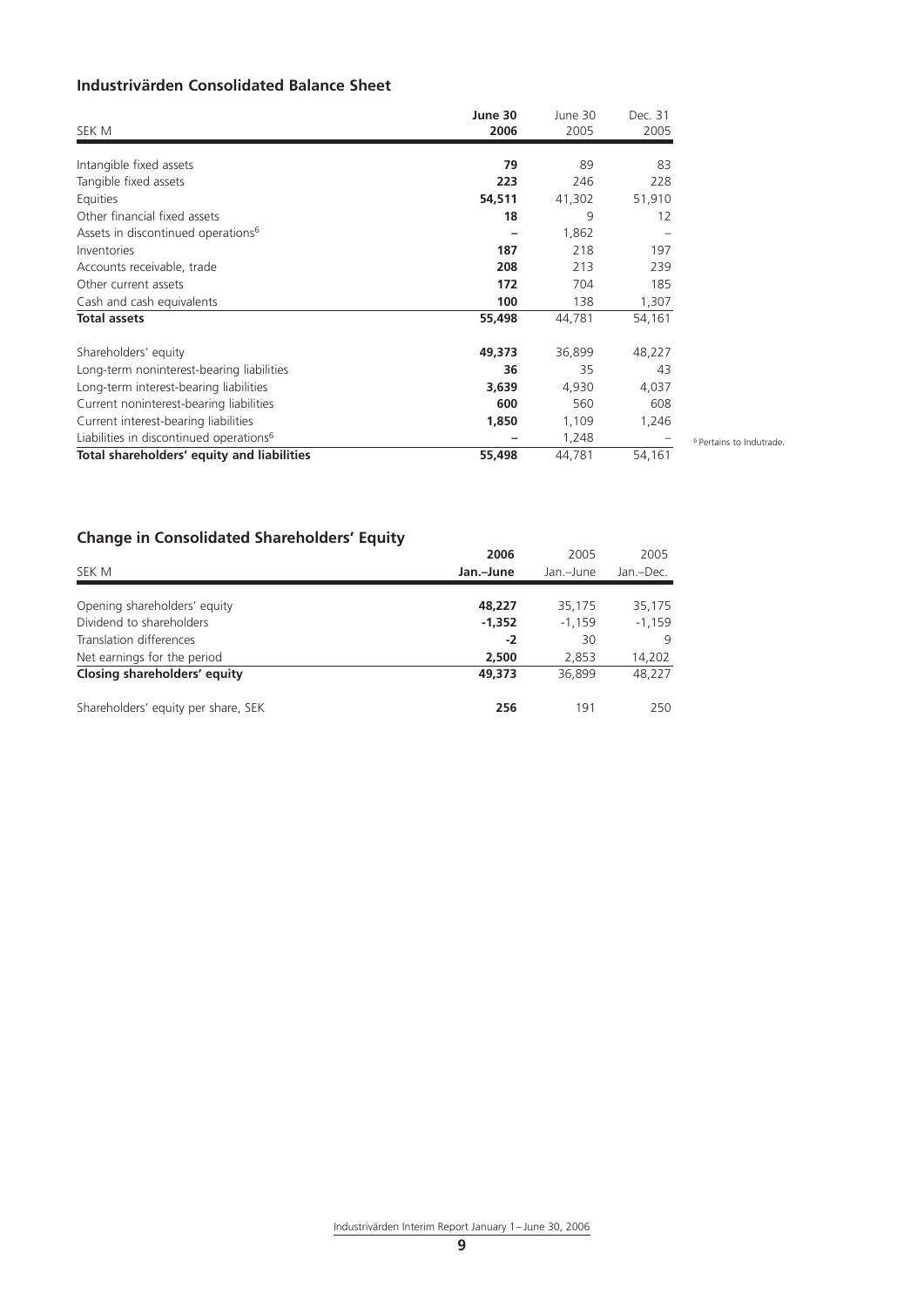# **Industrivärden Consolidated Statement of Cash Flows**

|                                                                 | 2006      | 2005      | 2005      |
|-----------------------------------------------------------------|-----------|-----------|-----------|
| SEK M                                                           | Jan.-June | Jan.-June | Jan.-Dec. |
| <b>OPERATING ACTIVITIES</b>                                     |           |           |           |
| Operating cash flow from portfolio management                   | 1.767     | 1.376     | 1,510     |
| Operating cash flow from other operations                       | 39        | 27        | 26        |
| Management costs paid                                           | $-39$     | $-38$     | $-79$     |
| Financial items, net                                            | $-100$    | $-120$    | $-235$    |
| <b>CASH FLOW FROM OPERATING ACTIVITIES</b>                      | 1,667     | 1,245     | 1,222     |
| <b>INVESTING ACTIVITIES</b>                                     |           |           |           |
| Cash flow from investments in portfolio management <sup>7</sup> | $-1,711$  | $-548$    | 941       |
| Cash flow from investments in other operations                  | $-18$     | $-21$     | -49       |
| <b>CASH FLOW FROM INVESTING ACTIVITIES</b>                      | $-1.729$  | $-569$    | 892       |
| <b>FINANCING ACTIVITIES</b>                                     |           |           |           |
| Loans raised and amortization of debt                           | 208       | $-211$    | $-478$    |
| Dividend paid out                                               | $-1,352$  | $-1,159$  | $-1,159$  |
| <b>CASH FLOW FROM FINANCING ACTIVITIES</b>                      | $-1,144$  | $-1,370$  | $-1,637$  |
| CASH FLOW FROM DISCONTINUED OPERATIONS <sup>8</sup>             |           | 264       | 283       |
| <b>NET CASH FLOW FOR THE PERIOD</b>                             | $-1,206$  | $-430$    | 760       |
| Cash and cash equivalents at start of year                      | 1,307     | 625       | 625       |
| Less: cash and cash equivalents in discontinued operations      |           |           | -83       |
| Exchange rate difference in cash and cash equivalents           | $-1$      | 6         | 5         |
| CASH AND CASH EQUIVALENTS AT END OF PERIOD                      | 100       | 201       | 1,307     |
| Of which cash and cash equivalents in discontinued operations   |           | 63        |           |
| Of which cash and cash equivalents in continuing operations     |           | 138       |           |

7 Pertains to changes in the Parent Company's equities portfolio.

8 Cash flow pertaining to discontinued operations pertains to Indutrade until October 5, 2005, which is the date on which the company became listed on the stock exchange.

H1 –Oct. 5 2005 2005

| Cash flow from:<br>- operating activities<br>- investing activities<br>- financing activities | 40<br>$-158$<br>81 | 147<br>$-184$<br>19 |
|-----------------------------------------------------------------------------------------------|--------------------|---------------------|
| Net cash flow for the period                                                                  | -37                | $-18$               |
| Of which, dividend,<br>etc. to Industrivärden                                                 | 301                | 301                 |
| Cash flow from<br>discontinued operations                                                     | 264                | 283                 |

<sup>9</sup> Pertains to Indutrade

# **Change in Interest-Bearing Net Debt**

| Change in interest-bearing net bebt<br>SEK M              | 2006<br>Jan.-June | 2005<br>Jan.-June | 2005<br>Jan.-Dec. |
|-----------------------------------------------------------|-------------------|-------------------|-------------------|
| Interest-bearing net debt at start of year                | 3,970             | 5,392             | 5,392             |
| Net cash flow for the period                              | 1,206             | 430               | $-760$            |
| Change in borrowings                                      | 208               | $-211$            | $-478$            |
| Other changes                                             | 4                 | -1                | 3                 |
| Change pertaining to discontinued operations <sup>9</sup> |                   | 378               | $-187$            |
| Interest-bearing net debt at end of period                | 5,388             | 5.988             | 3,970             |
|                                                           |                   |                   |                   |

Industrivärden Interim Report January 1– June 30, 2006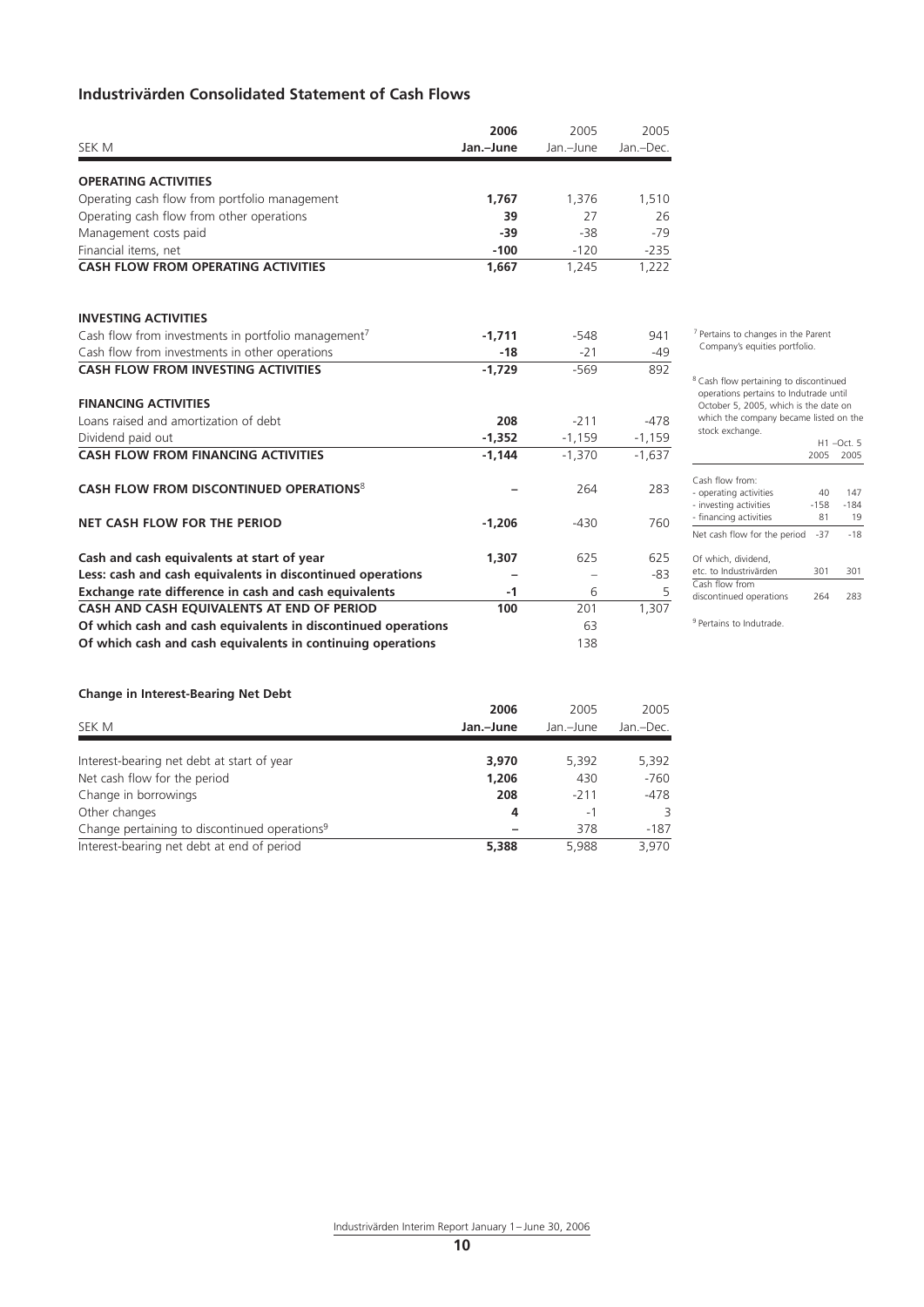# **Definitions**

#### *Market value of equities portfolio*

The market value of the equities portfolio is defined as the market value of the listed portfolio (based on the market price on the balance sheet date) and shareholders' equity for subsidiaries.

### *Net debt*

Net debt is defined as the Parent Company's interest-bearing and noninterest-bearing net debt.

#### *Net debt-equity ratio*

The Parent Company's interest-bearing net debt in relation to the market value of the Parent Company's equities portfolio.

### *Interest-bearing net debt*

Interest-bearing liabilities and pensions less cash and cash equivalents and interest-bearing receivables, and for the Parent Company, also adjusted for liabilities to subsidiaries.

#### *Net asset value*

The market value of the Parent Company's equities portfolio less net debt.

### *Net asset value including reinvested dividends*

The development of net asset value including reinvested dividends after tax, recalculated taking into account the development of the listed portfolio. This gives a measure of how net asset value would have developed if Industrivärden had not paid any dividends and thereby had taxable earnings, since dividends rendered are tax-deductible.

# *Total return*

Price trend plus reinvested dividends.

#### *Change in value of equities*

For equities held at both the start and end of the period, the change in market value consists of the difference in value between these two occasions. For equities sold during the period, the change in market value consists of the difference between the value at the start of the period and the payment price received. For equities acquired during the period, the change in market value consists of the difference between the cost of the equities and their value at the end of the period.